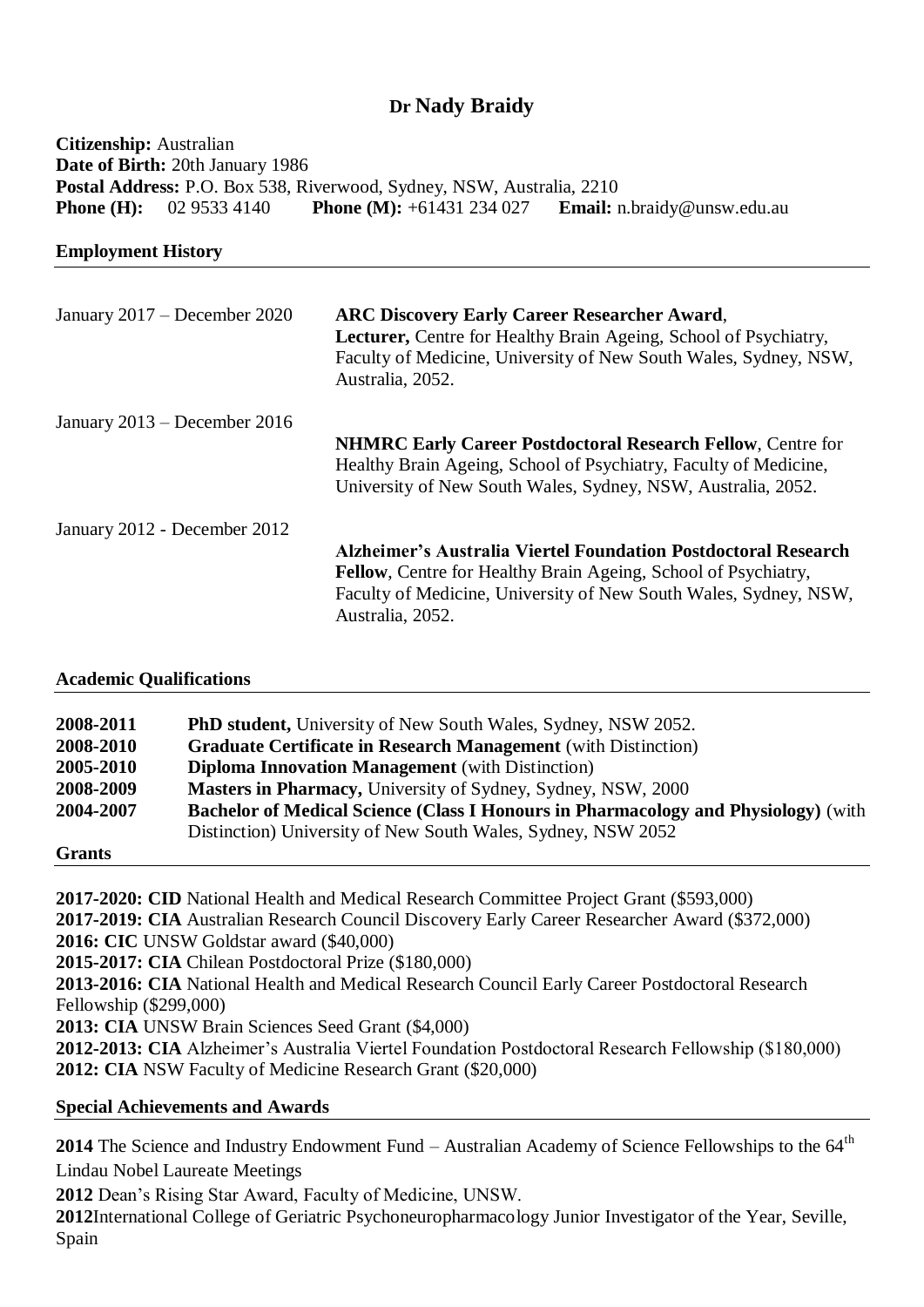**2012** American Alzheimer's Association Travel Fellowship to attend the 2012 International Conference on Alzheimer's Disease, Vancouver, Canada **2009** Dean's list, Faculty of Medicine UNSW.

### **Scientific Contribution**

- Utilising CHeBA biospecimens for understanding the brain and the ageing process, my current work is committed to discovering the fundamental causes and possible treatments for age-related neurodegenerative disorders such as Alzheimer's, Parkinson's, and Huntington's diseases, as well as on genetic and metabolic changes that take place as organisms grow old. Working individually and collaboratively across labs and disciplines, I am continuing to uncover novel insights that expand knowledge and promise to enhance quality of life for an ageing population.
- An international collaborative project on developing and validating the Octodon degu as a novel 'natural' animal model for Alzheimer's disease using a combined metallomics, proteomics, lipidomics and metabolomics approach (with Prof Nibaldo Inestrosa, Pontifical Catholic University of Chile, Santiago, Chile) is in progress
- $\bullet$  I am the first to show that NAD<sup>+</sup> levels decline with ageing and enzymes involved in NAD+ synthesis are dysregulated during the pace of ageing. Recent research elucidating the molecular mechanism of SIRT1 activation by polyphenols (under review at Nature Biotechnology), and identified a mutation in humans in SIRT1 in dementia patients (under review in Nature).
- During my PhD, I identified the mechanism of quinolinic acid toxicity in primary human astrocytes and neurons. I showed that naturally occurring phytochemicals can protect against excitotoxicity in human brain cells.
- $\bullet$  I identified resveratrol as an activator of the NAD<sup>+</sup> synthetic enzyme, NMNAT1 (Patent) that is producing positive results in clinical trials.

#### **Teaching**

### **Lectures:**

Since 2008: Lectures for several undergraduate pharmacology courses in semester 1 and semester 2, SOMS, UNSW. Courses include: PHAR2011; PHAR2211, PHAR3101, PHAR3102; PHAR3202; PHAR3251, PHAR3306.

### **Laboratory based Teachings:**

Currently supervising 2 Honours Students. I have previously supervised 8 Honours students, 2 Masters students and 1 PhD student.

### **Selected Oral Conference Presentations**

**2015** NAD<sup>+</sup> Brain Summit, Springfield Wellness Centre, Natchez, Mississippi, USA. Title: "NAD+ as a therapeutic strategy in neurodegenerative diseases" [Invited Speaker]

**2013** The 13<sup>th</sup> Annual International College of Geriatric Psychoneuropharmacology Meeting 2013; Pittsburg, USA. Title: *"In vitro and In vivo models for investigating the pathogenesis of Psychiatric disorders"* [Invited Speaker]

2012 The 12<sup>th</sup> Annual International College of Geriatric Psychoneuropharmacology Meeting 2012; Seville, Spain. Title: *"Oxidative Stress in Alzheimer's Disease and Ageing: Revisiting the Ancient Phenomenon"*  [Invited Speaker].

**2011** Australian Neuroscience Conference 2011; Auckland, New Zealand. Title: *"Changes in Kynurenine Pathway Metabolism in the brain of aged female Wistar rats."*

**2010** Australian Neuroscience Conference 2010; Sydney, Australia. Title: *"Age related changes in NAD+ metabolism in the brain of aged female Wistar rats."*

**2010** The 8th international conference on toxic cyanobacteria 2010; Instanbul,Turkey. Title: "Excitotoxic potential of the cyanotoxin β-methyl-amino-L-alanine (BMAA) in primary human neurons".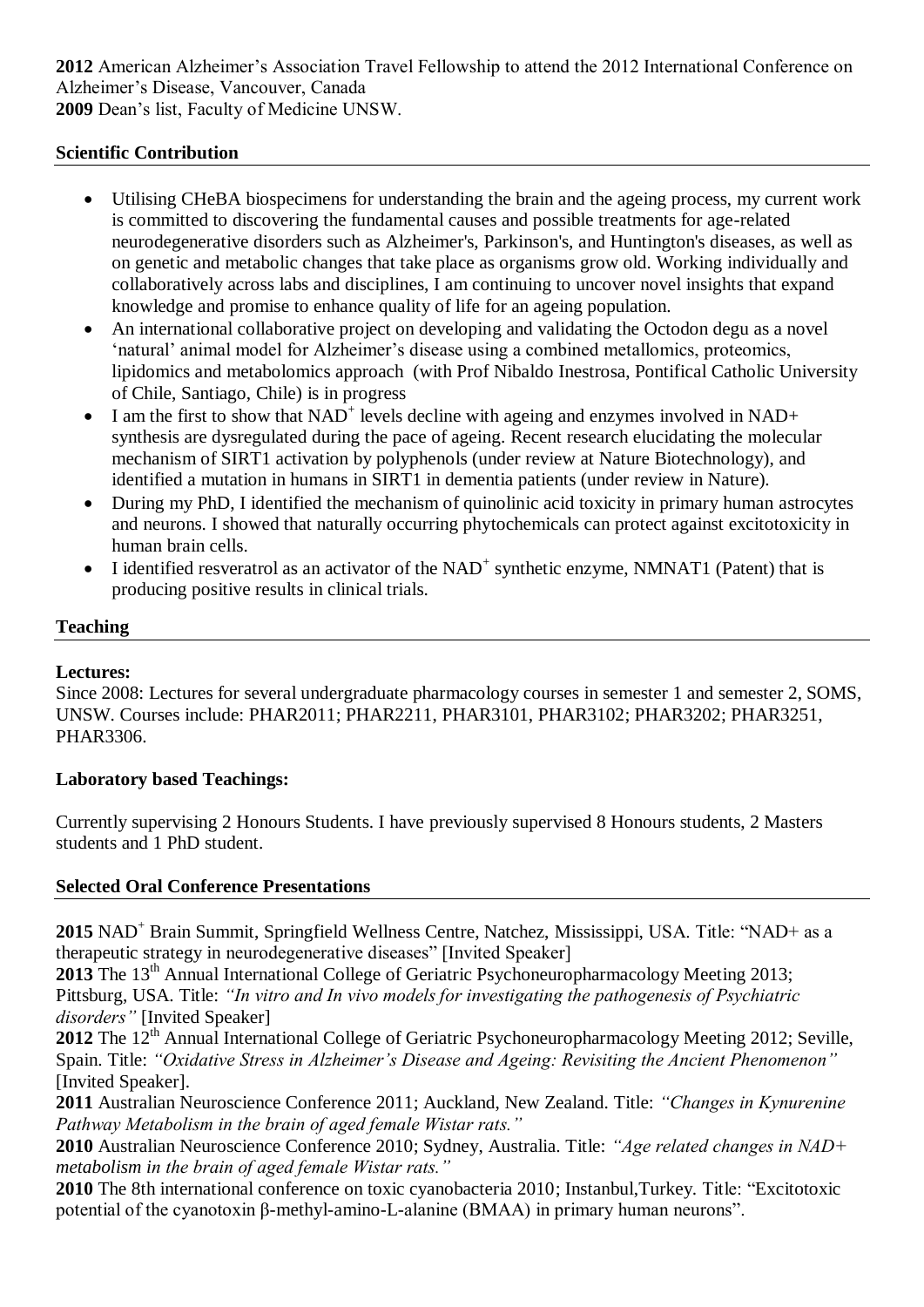**2010** DANDIS Dementia Aging and Neurodegenerative Disease Group Conference 2010; Canberra, Australia. Title: *"NAD+: A regulator of brain aging."*St. Vincents and Mater Health Sydney Seminar 2009; Sydney, Australia.

### **Patent / Intellectual Property**

**2009** (WO/2009/108999) Pharmaceutical Formulations of Resveratrol and Methods of Use Thereof for Treating Cell Disorders. International Application No.: PCT/AU2009/000255 Publication Date:11.09.2009

## **Publication List Journal Articles Published (since 2008) (h index 21** Scopus February 2017)

- 1. Daglia M, Di Lorenzo A, Nabavi SF, Sureda A, Khanjani S, Moghaddam AH, **Braidy N,** Nabavi SM (2017). Improvement of antioxidant defences and mood status by oral GABA tea administration in a mouse model of post-stroke depression. *Nutrients* [In press, accepted 03/2017] [**Q1**; IF: **3.759**; Cited **0**]
- 2. D' Mello F, **Braidy N**, Marçal H, Guillemin G, Nabavi SM, Neilan BA (2017). Mechanisms and Effects Posed by Neurotoxic Products of Cyanobacteria/ Microbial Eukaryotes/dinoflagellates in Algae Blooms: A review. *Neurotox Res* [In press, accepted 03/2017 ] [**Q1**; IF: **3.151**; Cited **0**]
- 3. **Braidy N,** Poljak A, Marjo C, Rutlidge H, Rich A, Jugder B-E, Jayasena T, Inestrosa N, Sachdev P (2017). Identification of cerebral metal ion imbalance in the brain of ageing Octodon degus. *Front Aging Neurosci*. [In press, accepted 02/2017 ] **Q1**; IF: **4.5**; Cited **0**]
- 4. Wong M, **Braidy N**, Poljak A, Pickford R, Thambisetty M, Sachdev P (2017). Dysregulation of lipids in Alzheimer's disease and their role as potential biomarkers. Alzheimer's and Dementia [In press, accepted 01/2017 ] [**Q1**; IF: **11.219**; Cited **0**]
- 5. **Braidy N**, Grant R (2017). Invited Perspective: Kynurenine pathway metabolism and neuroinflammatory. *Neural Regeneration Research*. [In press, accepted 01/2017 ] [**Q1**; IF: **0.968**; Cited **0**]
- 6. **Braidy N**, Behzad S, Habtemariam S, Ahmed T, Daglia M, Nabavi SM, Sobarzo-Sanchez E, Nabavi SF (2017). Neuroprotective effects of citrus fruit-derived flavonoids, nobiletin and tangeretin: a mini review. *CNS and Neurodegenerative Diseases: Drug Targets* [In press, accepted 02/2017] [**Q1**; IF: **3.155**; Cited **0**]
- 7. Srinivasan V, **Braidy N**, Xu Y-H, Xie P, Kancherla K, Chandramohan S, Chan EKW, Chan DKY (2017) Association of Genetic Polymorphisms of Claudin-1 with Small Vessel Vascular Dementia. *Clinical and Experimental Pharmacology and Physiology* [In press, accepted 02/2017] [**Q1**; IF: **2.155**; Cited **0**]
- 8. Shariflou S, Georgevsky D, Mansour H, Rezaeian M, Hosseini N, Gani F, Gupta V, **Braidy N,** Golzan SM (2017). Diagnostic and prognostic potential of retinal biomarkers in early on-set Alzheimer's disease. *Current Alzheimer Research* [In press, accepted 02/2017] [**Q1**; IF: **3.796**; Cited **0**]
- 9. **Braidy N,** Jugder B-E, Poljak A, Jayasena T, Sachdev P, Grant R (2017). Molecular targets of Tannic Acid in Alzheimer's disease. *Current Alzheimer Research.* [In press, accepted 02/2017] [**Q1**; IF: **3.796**; Cited **0**]
- 10. Rahimifard M, Maqbool F, Moeini-Nodeh S, Niaz K, Abdollahi M, **Braidy N,** Nabavi SM, Nabavi SF (2017). Targeting the TLR4 signaling pathway by polyphenol: A novel therapeutic strategy for neuroinflammation. *Ageing Res Rev.* [In press, accepted 02/2017 ] [**Q1**; IF: **7.628**; Cited **0**]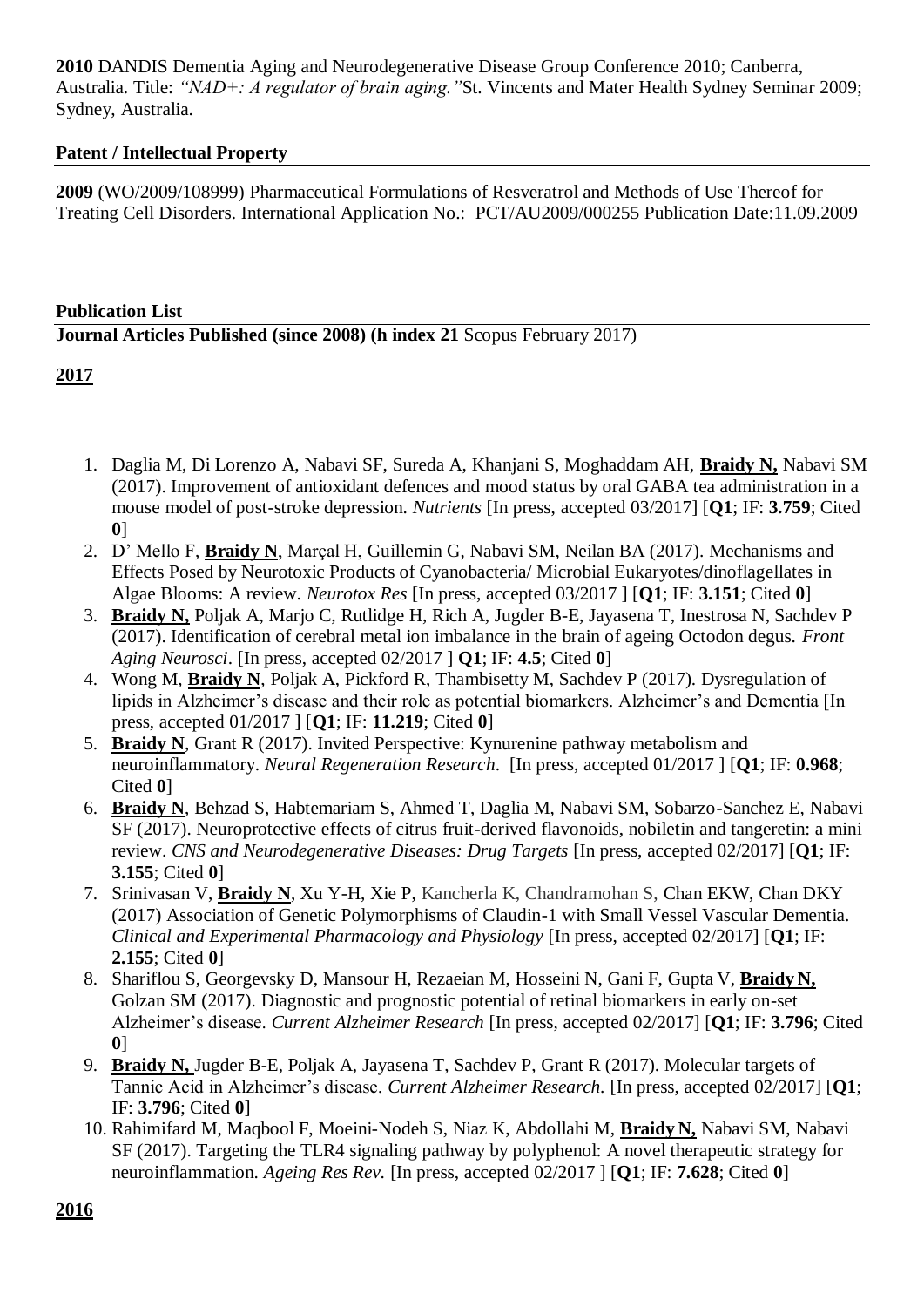- 11. Gokoolparsadh A, Fang Z, **Braidy N,** Voineagu I (2016). Topoisomerase I inhibition leads to lengthdependent gene expression changes in human primary astrocytes. *Genomics Data* [In press, accepted 12/2016 ] [**Q1**; IF: **n/a**; Cited **0**]
- 12. Grant R, Berg J, **Braidy N** (2016). Promoting NAD+ metabolism: Anew target for treating degenerative disease. *Australian College of Nutritional and Environmental Medicine Journal* [In press, accepted 12/2016 ] [IF: **n/a**; Cited **0**]
- 13. Wong M, **Braidy N,** Poljak A, Sachdev P (2016). The application of lipidomics to biomarker research and pathomechanisms in Alzheimer's disease. *Current Opinion in Psychiatry* [In press, accepted 12/2016 ] [**Q1**; IF: **3.551**; Cited **0**]
- 14. Gokoolparsadh A, Fang Z, **Braidy N,** Lin P, Pardy CJ, Eapen V, Clarke R, Voineagu I (2016). Transcriptional response to mitochondrial protease IMMP2L knockdown in human primary astrocytes. *Biochemical and Biophysical Research Communications* [In press, accepted 12/2016 ] [**Q1**; IF: **2.371**; Cited **0**]
- 15. Ajami M, Pazoki-Toroudi H, Amani H, Nabavi SF, **Braidy N,** Vacca RA, Atanasov AG, Mocan A, Nabavi SM (2016). Targeting SIRT1 signaling by polyphenols: a 'lock and key' strategy for the treatment of neurodegeneration *Neuroscience and Biobehavioural Reviews* [In press, accepted 11/2016 ] [**Q1**; IF: **8.580**; Cited **0**]
- 16. Vacca RA, Valenti D, Caccamese S, Daglia M, **Braidy N,** Nabavi SM (2016). Plant polyphenols as natural drugs for the management of Down Syndrome and related disorders. *Neuroscience and Biobehavioural Reviews* [In press, accepted 10/2016 ] [**Q1**; IF: **8.580**; Cited **0**]
- 17. Suganthy N, Devi KP, Nabavi SF, **Braidy N,** Nabavi SM (2016). Bioactive effects of quercetin in the central nervous system: Focusing on the mechanisms of action. *Biomedicine and Pharmacotherapy* [In press, accepted 10/2016 ] [**Q1**; IF: **2.326**; Cited **0**]
- 18. Jugder B-E, Ertan H, Wong YK, **Braidy N,** Manefield M, Marquis CP, Lee M (2016). Genomic, Transcriptomic and Proteomic Analyses of Dehalobacter UNSWDHB in Response to Trichloromethane. *Environmental Microbiol Rep* [In press, accepted 07/2016 ] [**Q1**; IF: **3.5**; Cited **0**]
- 19. Amani H, Pazoki-Toroudi H, Ajami M, Nabavi SF, **Braidy N,** Devi KP, Nabavi SM (2016). Targeting mTOR signaling by polyphenols: a new therapeutic target for ageing. *Ageing Res Rev.* [In press, accepted 06/2016 ] [**Q1**; IF: **7.628**; Cited 1**0**]
- 20. Jugder B-E, Welch J, **Braidy N,** Marquis CP (2016). Molecular characterisation of a soluble hydrogenase promoter (PSH) from Cupriavidus necator H16 using a reporter gene, gfp (green fluorescent protein). *Peer J* [In press, accepted 06/2016 ] [**Q1**; IF: **2.100**; Cited **0**]
- 21. **Braidy N,** Essa MM, Poljak A, Subash S, Al-Adawi S, Manivasagm T, Thenmozhi AJ, Ooi L, Sachdev P, Guillemin GJ (2016). Consumption of pomegranates reduces amyloid-beta and improves synaptic function in a transgenic mice model of Alzheimer's disease. *Oncotarget* [In press, accepted 05/2016 ] [**Q1**; IF: **6.391**; Cited **0**]
- 22. Chan D, **Braidy N,** Xu YH, Chataway T, Guo F, Guillemin GJ, Teo C, Gai WP (2016). Interference of α-synuclein uptake by monomeric β-Amyloid<sub>1-40</sub> and potential core acting site of the interference. *Neurotox Res* [In press, accepted 05/2016 ] [**Q1**; IF: **3.151**; Cited **0**]
- 23. **Braidy N,** Rossez H, Lim CK, Jugder B-E, Brew BJ, Guillemin G (2016). Characterisation of the kynurenine pathway in CD8+ human primary monocyte derived dendritic cells. *Neurotox Res* [In press, accepted 05/2016 ] [**Q1**; IF: **3.151**; Cited **0**]
- 24. D' Mello F, **Braidy N,** Marcal H, Guillemin G, Rossi F, Chinian M, Laurent D, Teo C, Neilan B (2016). Cytotoxic effects of environmental toxins of human glial cells. *Neurotox Res* [In press, accepted 05/2016 ] [**Q1**; IF: **3.151**; Cited **0**]
- 25. Tan V, Le JM, Lovejoy D, **Braidy N,** Brew BJ, Guillemin, GJ (2016). Role of quinolinic acid in the neuropathogenesis of ALS. *Neuropharmacology* [In press, accepted 05/2016 ] [**Q1**; IF: **5.106**; Cited **0**]
- 26. Devi KP, Malar DS, **Braidy N,** Nabavi SM, Nabavi SF (2016). A mini review on the chemistry and neuroprotective effects of silymarin. *CNS Drug Targ* [In press, accepted 03/2016 ] [**Q1**; IF: **2.9**; Cited **0**]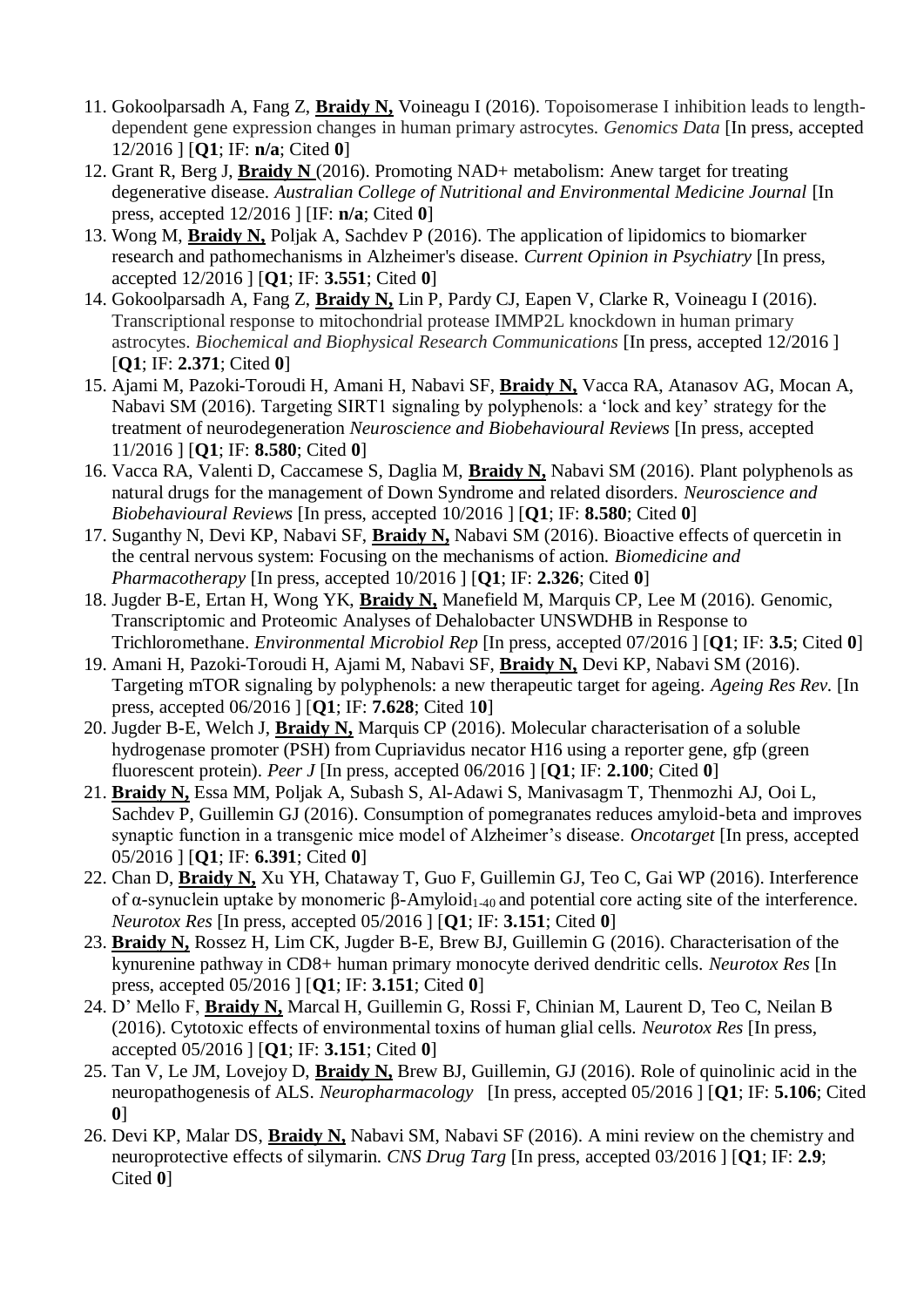- 27. Tejada S, Setzer W, Daglia M, Nabavi SF, Sureda A, **Braidy N,** Gortzi O, Nabavi SM (2016). Neuroprotective effects of Ellagitannins: a brief review. *Curr Drug Targ* [In press, accepted 03/2016 ] [**Q1**; IF: **2.9**; Cited **0**]
- 28. Ahmad T, Raza SH, Maryam A, Setzer W, **Braidy N,** Nabavi SF, de Oliveira MR, Nabavi SM (2016). Ginsenoside RB<sup>1</sup> as neuroprotective agent: a review. *Brain Res Bull.* [In press, accepted 03/2016 ] [**Q1**; IF: **2.718**; Cited **0**]
- 29. Jayasena T, Poljak A, **Braidy N,** Zhong L, Rowlands B, Muenchhoff J, Grant R, Smythe G, Teo C, Raftery M, Sachdev P (2016). Application of Targeted Mass Spectrometry for the quantification of sirtuins in the central nervous system. *Sci Rep.* [In press, accepted 03/2016 ] [**Q1**; IF: **5.078**; Cited **0**]
- 30. Ahmad T, Javed S, Javed S, Tariq A, Samec D, Tejada S, Nabavi SF, **Braidy N,** Nabavi SM (2016). Resveratrol and Alzheimer's disease: a mechanistic review. *Mol Neurobiol*. [In press, accepted 03/2016] [**Q1**; IF: **5.286**; Cited **0**]
- 31. Srinivasan V, **Braidy N,** Chan EKW, Xu YH, Chan DKY (2016). Genetic and Environmental Factors in Vascular Dementia: an update of blood brain barrier dysfunction. *Clin Exp Pharm Phys*. [In press, accepted 01/2016] **Q1**; IF: **2.372**; Cited **0**]
- 32. de Oliveira MR, Nabavi SM, **Braidy N,** Setzer WN, Touqeer A, Nabavi SF (2016). Quercetin and the mitochondria: a mechanistic approach. *Biotech Adv.* [In press, accepted 01/2016] **Q1**; IF: **9.785**; Cited **0**]
- 33. Lim E, Gomez F, Estrada C, **Braidy N,** Costa C, Cosat S, Fernandez-Villalba E, Herrero MT, Guillemin GJ (2016). Involvement of the kynurenine pathway in the pathogenesis of Parkinson's disease: Is there a link? *Prog Neurobiol* [In press, accepted 01/2016]. [**Q1**; IF: **9.992**; Cited **0**]
- 34. Nabavi SF, **Braidy N**, Orhan IE, Badiee A, Daglia M, Nabavi SM (2016). Rhodiola rosea L. and Alzheimer's disease: from farm to pharmacy. *Phytother Res.* [In press, accepted 12/2015 ] [**Q1**; IF: **2.66**; Cited **0**]
- 35. Ahmed T, Setzer W, Nabavi SF, Orhan IE, **Braidy N**, Sobarzo-Sanchez E, Nabavi SM (2016). Insights into effects of ellagic acid on the nervous system: a mini review. *Curr Pharm Des.* [In press, accepted 09/2015 ] [**Q1**; IF: **3.452**; Cited **0**]
- 36. **Braidy N,** Jugder B-E, Poljak A, Jayasena T, Mansour H, Nabavi SM, Sachdev P, Grant R (2016). Is resveratrol likely to be an effective agent in therapeutic intervention for Alzheimer's disease? *Curr Topics Med Chem.* [In press, accepted 06/2015] [**Q1**; IF: **3.453**; Cited **0**]
- 37. Nabavi SF, **Braidy N**, Habtemariam S, Sureda A, Manavi A, Nabavi SM (2016). Neuroprotective effects of Fisetin in Alzheimer's and Parkinson's diseases: from chemistry to medicine. *Curr Topics Med Chem.* [In press, accepted 06/2015 ] [**Q1**; IF: **3.453**; Cited **0**]
- 38. Nabavi SF, Tejada S, Setzer W, Gortzi O, Sureda A, **Braidy N**, Daglia M, Manayi A, Nabavi SM (2016). Chlorogenic acid and mental diseases: from chemistry to medicine. *Curr Neuropharm.* [In press, accepted 09/2015 ] [**Q1**; IF: **3.049**; Cited **0**]

- 39. Nabavi SF, Daglia M, **Braidy N**, Nabavi SM (2015). Natural products, micronutrients, and nutraceuticals for the treatment of depression: A short review. *Nutr Neurosci.* [In press, accepted 09/2015 ] [**Q1**; IF: **1.765**; Cited **0**]
- **40.** Nabavi SF, **Braidy N**, Gortzi O, Sobarzo-Sanchez E, Daglia M, Skalicka-Wozniak K., Nabavi SM (2015). Luteolin as an anti-inflammatory and neuroprotective agent: a brief review. *Brain Res Bull.* 119(Pt A):1-11 [**Q1**; IF: **2.718**; Cited **0**]
- **41.** Nabavi SF, **Braidy N**, Habtemariam S, Orhan IE, Daglia M, Manayi A, Gortzi O, Nabavi SM (2015). Neuroprotective effects of chrysin: from chemistry to medicine. *Neurochem Int.* 90:224-31 [**Q1**; IF: **3.092**; Cited **0**]
- **42.** Nabavi SM, Habtemariam S, Daglia M, **Braidy N**, Loizzo MR, Tundis R, Nabavi SF (**2015**). Neuroprotective Effects of Ginkgolide B Against Ischemic Stroke: a Review of Current Literature. *Curr Topics Med Chem.* 15:2222-32. [**Q1**; IF: **3.453**; Cited **0**]
- 43. **Braidy N,** Poljak A, Grant R, Jayasena T, Mansour H, Chan-Ling T, Smythe G, Sachdev P, Guillemin GJ (**2015**). Differential expression of sirtuins in the ageing rat brain. *Front Cell Neurosci.* 9:167 [**Q1**; **IF: 4.5**; Cited **0**]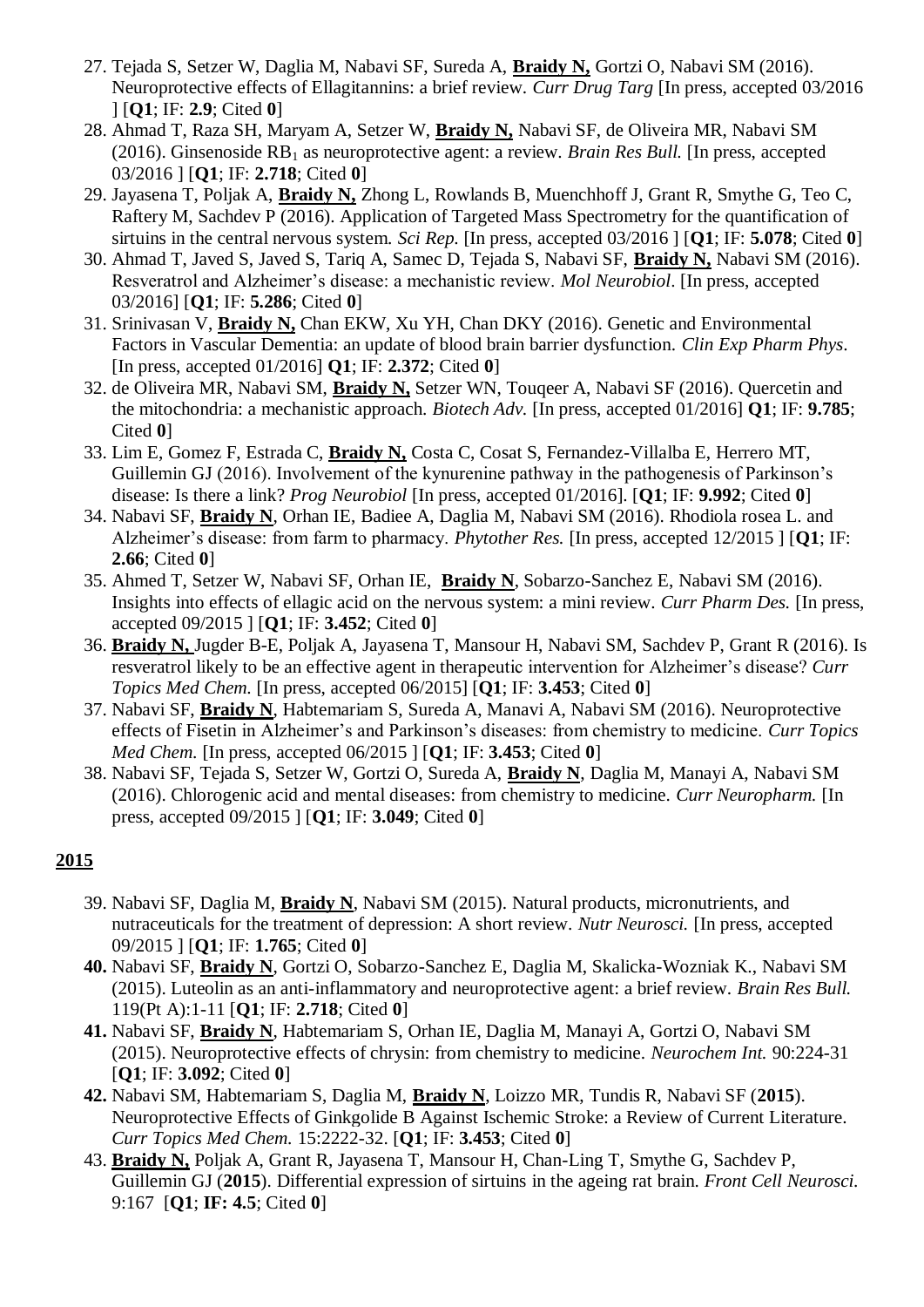- 44. **Braidy N,** Zarka M, Welch J, Bridge W (**2015**). Therapeutic approaches for modulating Glutathione levels as a pharmacological strategy in Alzheimer's disease. *Curr Alzheimer Res.* 12: 1-16.[**Q1**; IF: **3.796**; Cited **0**]
- 45. Chui AS, **Braidy N,** Marcal H, Welch JH, Gehringer MM, Neilan BA (**2015**). Global cellular responses to β-methyl-amino-L-alanine (BMAA) by olfactory ensheathing glial cells (OEC). *Toxicon*  99: 136-145. [**Q1**; IF: **2.581**; Cited **0**]
- 46. Subash S, **Braidy N,** Essa MM, Al-Buraiki Z, Vaishnav R, Al-Adawi S, Al-Asmi A, Guillemin GJ (**2015**). Long term (15 Months) dietary supplementation with pomegranates from Oman attenuated cognitive and behavioural deficits in a transgenic mice model of Alzheimer's disease. *Nutrition.* 31: 223-229. [**Q2**; IF: **2.635**; Cited **0**]
- 47. Bastias-Candia S, **Braidy N,** Zolezzi JM, Inestrosa NC (**2015**). Teneurins in Alzheimer's disease: A suggestive role for a unique family of proteins. *Med Hypotheses.* 84**:** 402-7[**Q2**; IF: **1.152**; Cited **0**]
- 48. **Braidy N,** Poljak A, Jayasena T, Mansour H, Inestrosa NC, Sachdev P (**2015**). Accelerating Alzheimer's research through 'natural' animal models. *Curr Opin Psychiatry* 28: 155-164. [**Q1**; IF: **3.551**; Cited **0**]
- 49. Jayasena T, Poljak A, **Braidy N**, Smythe G, Raftery M, Hill M, Brodaty H, Trollor J, Kochan N, Sachdev P (**2015**). Upregulation of glycolysis pathway and increased cytotoxicity in glial cells treated with Alzheimer's disease plasma. *PLoS One* 10: e0116092 **[Q1**; IF: **3.530**; Cited **0**]
- 50. Sheipouri D, Grant R, Bustamante S, Lovejoy D, Guillemin GJ, **Braidy N** (**2015**). Characterisation of the kynurenine pathway in skin-derived fibroblasts and keratinocytes. *J Cell Biochem.* 116: 903- 922 [**Q1**; IF: **3.368**; Cited **0**]

- 51. Godoy JA, Ordenes D, Arrazola MS, Silva-Alvarez C, **Braidy N,**I nestrosa NC (**2014**). Wnt-5a modulates mitochondrial fission-fusion in rat Hippocampal Neurons. *J Biol Chem.*289: 36179- 93.[**Q1**; IF: **4.6**; Cited **0**]
- 52. Rios JA, Cisternas P, Tapia-Rojas C, Rivera D, **Braidy N,** Carvajal FJ, Ardiles AO, Bozinovic F, Palacios AO, Sachdev P, Inestrosa NC, (**2014**). Age-related neurodegeneration in the brain of Octodon degus: A 'natural' model for Alzheimer's disease. *Brain Pathol.* [In press, accepted 10/2014].[**Q1**; IF: **4.354**; Cited **0**]
- 53. Adams S, Teo C, McDonald K, Zinger A, Bustamante S, Lim CK, Sundaram G, **Braidy N,** Brew BJ, Guillemin GJ (**2014**). Involvement of the Kynurenine Pathway in Human Glioma Pathophysiology. *PLoS One.*9: e112945.[**Q1**; IF: **3.530**; Cited **0**]
- 54. Essa MM, **Braidy N,** Bridge W, Subash S, Manivasagam T, Vijayan RK, Al-Adawi S, Guillemin GJ (**2014**). Review of natural products on Parkinson's Disease pathology. *J Age Res ClinPrac.3: 127- 136*[**Q3**; IF: **n/a**; Cited **0**]
- 55. Subash S, Essa MM, Al-Asmi A, Al-Adawi S, Vaishnav R, **Braidy N,** Manivasagam T, Guillemin GJ (**2014**). Pomegranates from Oman alleviates the brain oxidative damage in a transgenic mouse model of Alzheimer's Disease. *J Trad Complem Med.* 4: 232-238. [**Q3**; IF: **n/a**; Cited **1**]
- 56. Subash S, Essa MM, **Braidy N,** Kathyia A-T Z, Vaishnav R, Al-Adawi S, Al-Asmi A, Guillemin GJ (**2014**). Diet rich in palm fruits improve memory deficit and learning skills and reduces amyloid beta in a transgenic mouse model of Alzheimer's Disease. *J Ayruvedic Integ Med.* [In press, accepted 08/2014].[**Q3**; IF: **n/a**; Cited **0**]
- 57. Al-Adawi S, **Braidy N**, Essa M, Al-Azri F, Hussain S, Al-Sibani N, Al-Khabouri J, Al-Asmi A, Al-Mashani A (**2014**). Cognitive profiles in patients with multi-infarct Dementia: An Omani study. *Dement Geriatr Cogn Disord Extra*. 4: 271-282.[**Q3**; IF: **n/a**; Cited **0**]
- 58. **Braidy N,** Subash S, Essa MM, Al-Buraiki Z, Vaishnav R, Al-Adawi S, Al-Asmi A, Al-Senawi AAR, Alobaidy H, Lakhtakia R, Guillemin GJ (**2014**). Neuroprotective effects of a variety of pomegranate juice extracts (PJE) against the excitotoxin quinolinic acid in human primary neurons. *J Prev Alz Dis*. *1: 84-90*[**Q3**; IF: **n/a**; Cited **0**]
- 59. Subash S, Essa MM, **Braidy N,** Al-Jabri A, Vaishnav R, Al-Adawi S, Al-Asmi A, Guillemin GJ (**2014**). Consumption of fig fruits grown in Oman can improve memory, anxiety, and learning skills in a transgenic mice model of Alzheimer's disease. *Nutr Neurosci* [In press, accepted 06/2014].[**Q2**; IF: **2.114**; Cited **0**]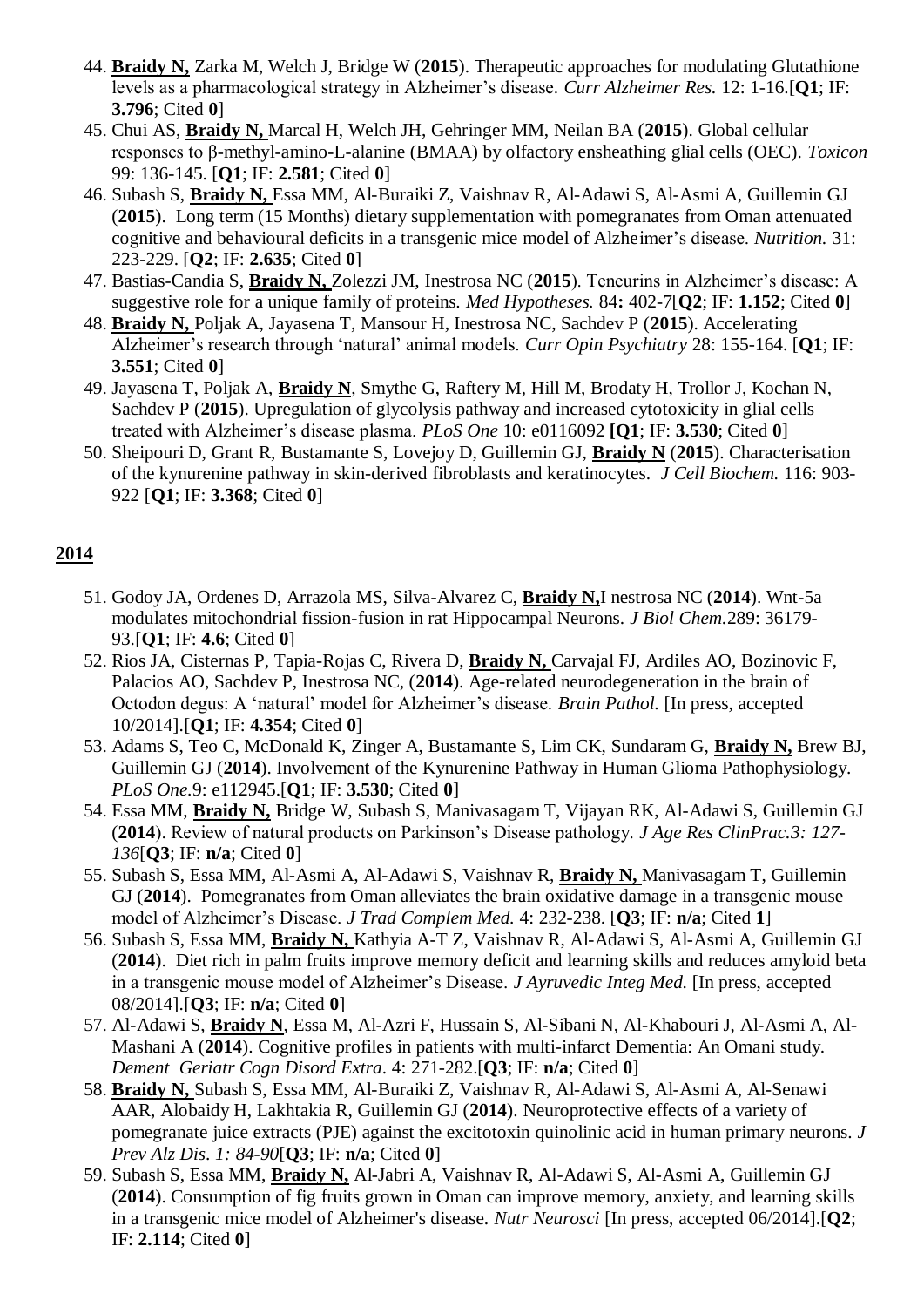- 60. **Braidy N,** Brew BJ, Inestrosa NC, Chung R, Sachdev P, Guillemin GJ (**2014)**. Changes in Cathepsin D and Beclin-1 mRNA and Protein Expression by the Excitotoxin Quinolinic Acid in Human Astrocytes and Neurons. *Metab Brain Dis.* 29: 873-883 [**Q2**; IF: **2.398**; Cited **0**]
- 61. Godoy JA, Rios JA, **Braidy N,** Inestrosa NC (**2014**). Signaling pathway cross talk in Alzheimer's disease. *Cell Commun Signal.* 12: 23 [**Q1**; IF: **4.672**; Cited **4**]
- 62. **Braidy N,** Poljak A, Marjo C, Rutlidge H, Rich A, Jayasena T, Inestrosa NC, Sachdev P (**2014**). Metal and Complementary Molecular Bioimaging in Alzheimer's Disease. *Front Aging Neurosci.* 6: 138[**Q1**; IF: **4.000**; Cited **1**]
- 63. Chan C, Upton C, **Braidy N,** Khalil J, Fang ZM, Xu YH, Chan DKY (**2014**). Association of leukocyte telomere length with vascular dementia and cancer mortality in an elderly population. *J Am Geriatr Soc.* 62: 1384-1386.[**Q1**; IF: **4.216**; Cited **0**]
- 64. Godoy JA, Zolezzi JM, **Braidy N,** Inestrosa NC (**2014**). Role of SIRT1 during the ageing process: Relevance to protection of synapses in the brain. *Mol Neurobiol.*50: 744-756. [**Q1**; IF: **5.286**; Cited **3**]
- 65. **Braidy N,** Poljak A, Grant R, Jayasena T, Mansour H, Chan-Ling T, Guillemin GJ, Smythe G, Sachdev P (2014). Mapping NAD<sup>+</sup> Metabolism in the Brain of Ageing Wistar Rats: Potential Targets for Influencing Brain Senescence. *Biogerontol.*15: 177-198. [**Q1**; IF: **3.01**; Cited **4**]
- 66. **Braidy N,** Matin A, Rossi F, Chinain M, Laurent D, Guillemin GJ (**2014**). Neuroprotective effects of rosmarinic acid on ciguatoxin in primary human neurons. *Neurotox Res.* 25: 226-234. [**Q1**; IF: **3.151**; Cited **0**] \*
- 67. **Braidy N,** Gai W-P, Xu YH, Sachdev P, Guillemin GJ, Jiang X-M, Ballard JWO, Horan MP, Fang ZM, Chong BH, Chan DKY (**2014**). Alpha-Synuclein transmission and mitochondrial toxicity in primary human foetal enteric neurons *in vitro*. *Neurotox Res.* Sep 12. 25: 170-182. [**Q1**; IF: **3.151**; Cited **2**]

- 68. **Braidy N,** Lim CK, Grant R, Brew BJ, Guillemin GJ (**2013**). Serum Nicotinamide Adenine Dinucleotide Levels Through Disease Course in Multiple Sclerosis. *Brain Res.*1537:267-72. [**Q2**; IF: **2.828**; Cited **0**]
- 69. **Braidy N,** Subash S, Essa MM, Vaishnav R, Al-Adawi S, Al-Asmi A, Al-Senawi H, Alobaidy AAR, Lakhtakia R, Guillemin GJ (**2013**). Neuroprotective effects of a variety of Pomegranate Juice extracts (PJE) against MPTP-induced cytotoxicity and oxidative stress in human primary neurons. *Oxid Med Cell Longev.*2013: 685909[**Q1**; IF: **3.350**; Cited **4**]
- 70. Tamilselvam K, **Braidy N,** Manivasagam T, Essa MM, Prasad NR, Karthikeyan S, Thenmozhi AJ, Subash S, Guillemin GJ (**2013**). Neuroprotective effects of hesperidin, a plant flavanone on rotenone induced oxidative stress and apoptosis in a cellular model for Parkinson's Disease. *Oxid Med Cell Longev.*2013: 102741.[**Q1**; IF: **3.350**; Cited **5**]
- 71. **Braidy N,** Gai W-P, Xu YH, Sachdev P, Guillemin GJ, Jiang X-M, Ballard JWO, Horan MP, Fang ZM, Chong BH, Chan DKY (**2013**). Uptake and Mitochondrial Dysfunction of Alpha-Synuclein in Human Astrocytes, Cortical Neurons, and Fibroblasts. *Transl Neurodegener.* 2: 20. [**Q3**; IF: **n/a**; Cited **2**]
- 72. Jayasena T, Poljak A, Smythe G, **BraidyN,** Munch G, Sachdev P (**2013**). The role of polyphenols in the modulation of sirtuins and pathways involved in Alzheimer's disease. *Ageing Res Rev.* 12: 867- 883. [**Q1**; IF: **7.628**; Cited 1**0**]
- 73. Al-Asmi A, Al-Maniri A, Al-Farsi YM, Burke DT, Al-Asfoor FM, Al-Busaidi I, Al-Breiki MH, Lahiri S, **Braidy N,**Essa MM, Al-Adawi S (**2013**). Types and Socio-demographic Correlates of Complementary and Alternative Medicine (CAM) Use among People with Epilepsy in Oman. *Epilepsy Behav.*29: 361-366.[**Q1**; IF: **2.061**; Cited **0**]
- 74. Chiu AS, Gehringer MM, **Braidy N,** Guillemin GJ, Welch J, Neilan BA (**2013**). Demonstrated gliotoxicity of the cyanotoxin, β-methyl-amino-L-alanine (BMAA). *Sci Rep.* 3: 1482. [**Q1**; IF: **5.078**; Cited **3**]
- 75. Sachdev PS, Zhuang L, **Braidy N,** Wen W (**2013**). Is Alzheimer's a disease of the white matter? *CurrOpin Psychiatry.* 26: 244-251. [**Q1**; IF: **3.551**; Cited **8**]
- 76. Essa MM, **Braidy N,**Waly MI, Al-Farsi YM, Al-Sharbati M, Subash S, Amanat A, Al-Shaffaee MA, Guillemin GJ (**2013**). Impaired Antioxidant Status and Reduced Energy Metabolism in Autistic Children. *Res AutSpect Dis.* 7: 557-565. [**Q1**; IF: **2.378**; Cited **3**]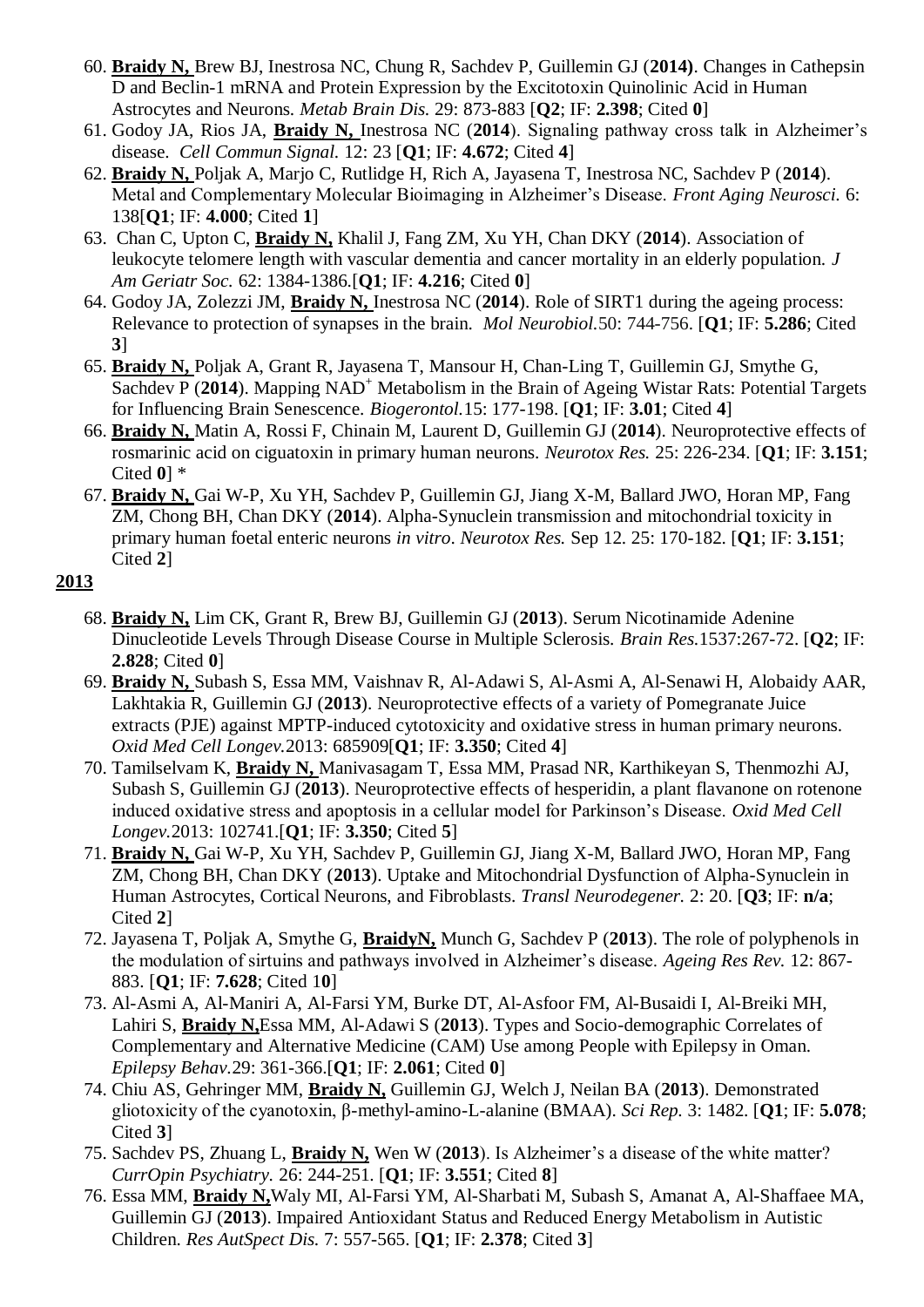- 77. Essa MM, **Braidy N,**Vijayan KR, Subash S, Guillemin GJ (**2013**). Excitotoxicity in the Pathogenesis of Autism. *Neurotox Res.* 23: 393-400 [**Q1**; IF: **3.151**; Cited **16**]
- 78. Essa MM, Subash S, **Braidy N**, Lim CK, Guillemin GJ (**2013**). Role of NAD+, Oxidative Stress and Tryptophan Metabolism in Autism Spectrum Disorders. *IJTR* 6: 1-14 (Suppl 1) [**Q3**; IF: **n/a**; Cited **0**]

- 79. Adams S, **Braidy N,** Bessede A, Brew BJ, Grant R, Teo C, Guillemin GJ (**2012**). The kynurenine pathway in brain tumor pathogenesis. *Cancer Res.* 72:5649-57. [**Q1**; IF: **9.284**; Cited **17**]
- 80. Chiu AS, Gehringer MM, **Braidy N,** Guillemin GJ, Welch JH, Neilan BA (**2012**). Excitotoxic potential of the cyanotoxin β-methyl-amino-L-alanine (BMAA) in primary human neurons. *Toxicon* 60:1159-1165. [**Q1**; IF: **2.581**; Cited 1**0**]
- 81. Sheipouri D, **Braidy N,** Guillemin GJ (**2012**). Kynurenine Pathway in Skin Cells: Implications for UV-Induced Skin Damage. *IJTR* 5:15-25 [**Q3**; IF**: n/a**; Cited **1**]
- 82. Essa MM, Vijayan KR, Castellano-Gonzalez G, Memon MA, **Braidy N,** Guillemin GJ (**2012**). Neuroprotective effect of natural products against Alzheimer's disease. *Neurochem Res* 37:1829- 1842 [**Q2**; IF: **2.551**; Cited **28**]
- 83. **Braidy N**, Jayasena T, Poljak A, Sachdev P (**2012**). Sirtuins in cognitive ageing and Alzheimer's disease. *Curr Opin Psychiatry* 25(3):226-30. [**Q1**; IF: **3.551**; Cited**14**]
- **84.** Massudi H, Grant R, Guillemin G, **BraidyN** (**2012**). NAD+ Metabolism and Oxidative Stress: The Golden Nucleotide on a Crown of Thorns. *Redox Rep* 17:28-46 [**Q2**; IF: **1.71**; Cited **13**]
- 85. **Braidy N,** Muñoz P, Palacios A, Castellano-Gonzalez G, Inestrosa N, Chung R, Sachdev P, Guillemin G (**2012**). Recent rodent models for Alzheimer's Disease: Clinical implications and basic research. *J Neural Transm* 119:173–195 [**Q2**; IF: **2.871**; Cited **25**]
- 86. Massudi H, Grant R, **Braidy N,** Guest J, Farnsworth B, Guillemin GJ (**2012**). Age-associated changes in oxidative stress and NAD+ metabolism in human tissue. *PLoS One.* 7:e42357 [**Q1**; IF: **3.530**; Cited **43**]
- 87. Yeung YT, Bryce NS, Adams S, **Braidy N**, Konayagi M, McDonald KL, Teo C, Guillemin GJ, Grewal T, Munoz L (**2012**). p38 MAPK inhibitors attenuate pro-inflammatory cytokine production and the invasiveness of human U251 glioblastoma cells. *J Neurooncol* 109:35-44 [**Q2**; IF: **2.787**; Cited **14**]

# **2011**

- 88. **Braidy N**, Guillemin G, Mansour H, Chan-Ling T, Grant R (2011). Changes in kynurenine pathway metabolism in the brain, liver and kidney of aged female Wistar rats. *FEBS J* 278:4425–4434. [**Q1**; IF: **3.986**; Cited **8**]
- 89. **Braidy N,** Guillemin G, Mansour H, Chan-Ling T, Poljak A, Grant R (**2011**). Age related changes in NAD+ metabolism, oxidative stress and Sirt1 Activity in Wistar Rats. *PLoS One.* 6:e19194. [**Q1**; IF: **3.530**; Cited **91**]
- 90. **Braidy N,** Guillemin G, Grant R (**2011**).Effects of Kynurenine Pathway inhibition on NAD+ metabolism and cell viability in human primary astrocytes and neurons. *IJTR* 4:29-37. [**Q3**; IF: **n/a**; Cited **0**]
- 91. Essa M, **Braidy N,** Al-Sharbati M, Al-Farsi Y, Ali A, Waly M, Al-Shaffae M, Guillemin G (**2011**). Elevated plasma leptin levels in autistic children of Sultanate of Oman. *Int J Biol Med Res* 2:803- 805. [**Q3**; IF: **n/a**; Cited **32**]
- 92. **Braidy N**, Bui K, Bajorek B. (**2011**). Evaluating the impact of new anticoagulants in the hospital setting. *Pharmacy Practice.* 9(1): 1-10. [**Q2**; IF: **n/a**; Cited **1**]